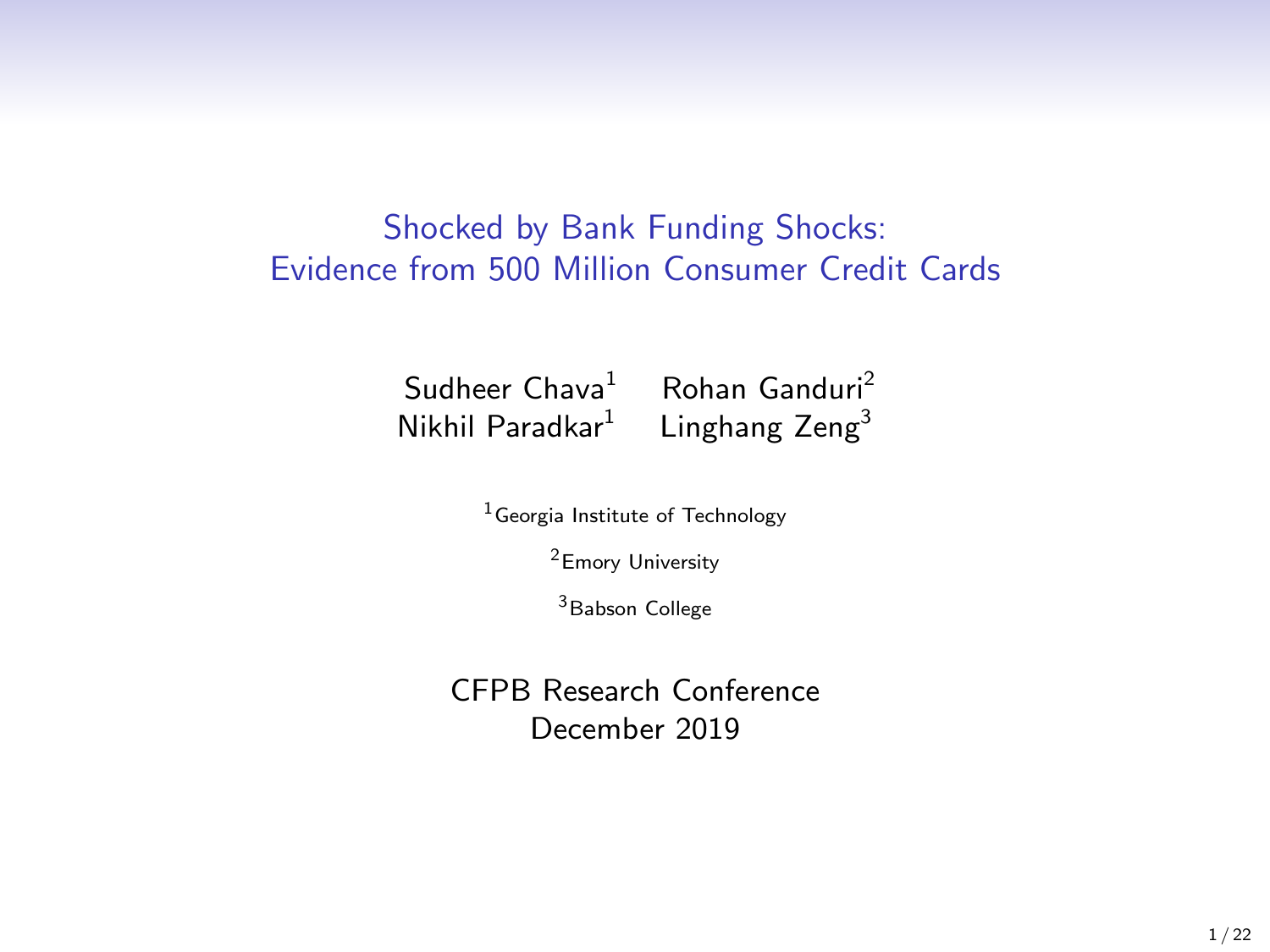# **Motivation**

- What explains the sharp decline in consumption after the financial crisis?
	- Also, puzzling slow recovery post-crisis (esp. non-durables, services)?
- Household balance sheet effects (Mian, Rao, and Sufi, 2013):
	- Housing-wealth effect.
	- Debt overhang effect.
	- Borrowing constraints due to reduced collateral values.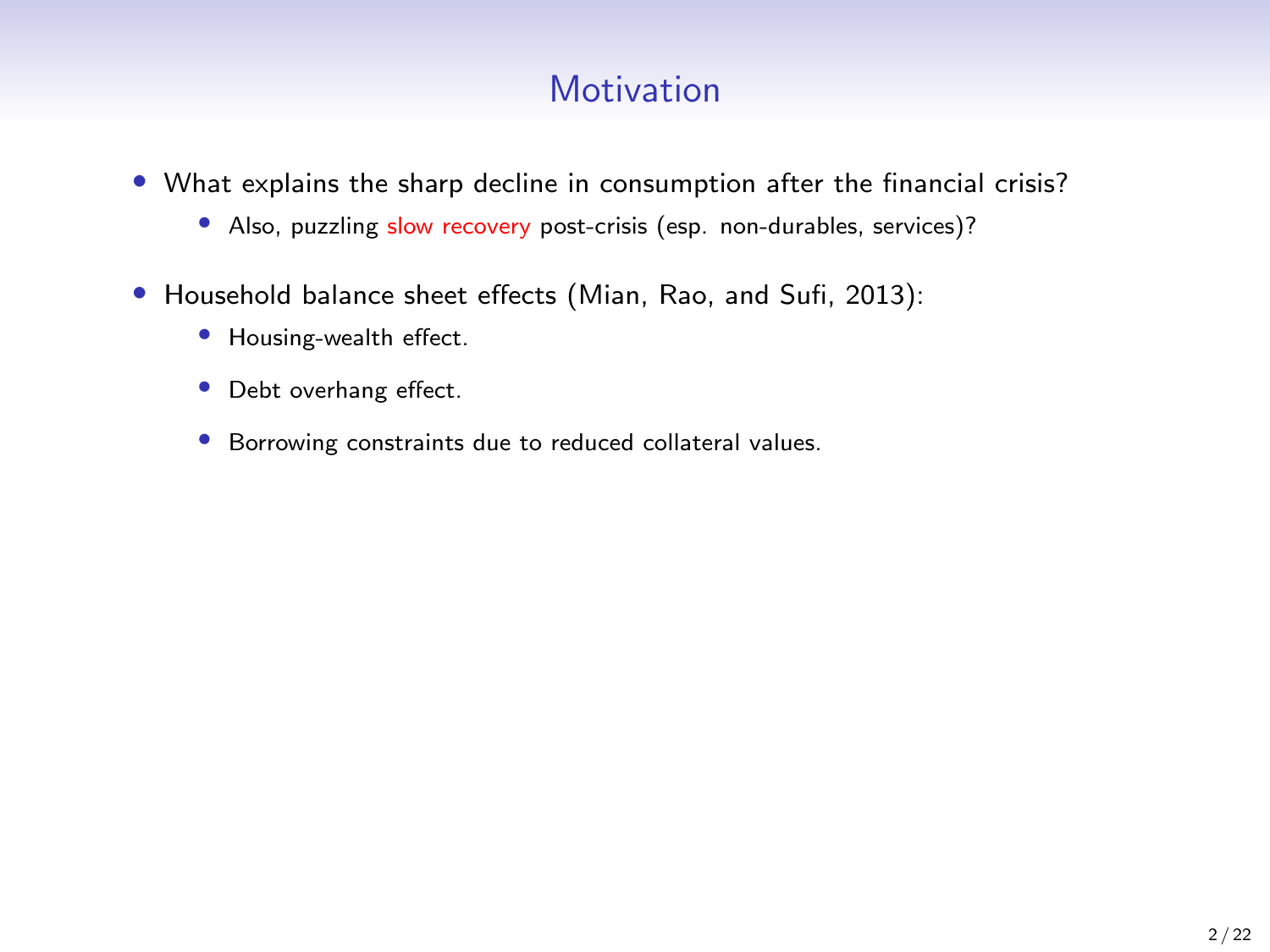## **Motivation**

- What explains the sharp decline in consumption after the financial crisis?
	- Also, puzzling slow recovery post-crisis (esp. non-durables, services)?

- Financial intermediaries' balance sheet effects: Did bank health affect consumers' balance sheets?
	- Bank health: Fragile funding structures (reliance on uninsured short-term liabilities).
	- What is the transmission mechanism? Who gets affected? Are the effects short-term or long-term?
	- Effects on Durables vs. Non-durables/services/staples. Consumption financed by Secured (e.g., mortgage, auto) vs. *Unsecured* debt (e.g., credit cards).
	- This paper: Did bank health affect consumption through credit cards?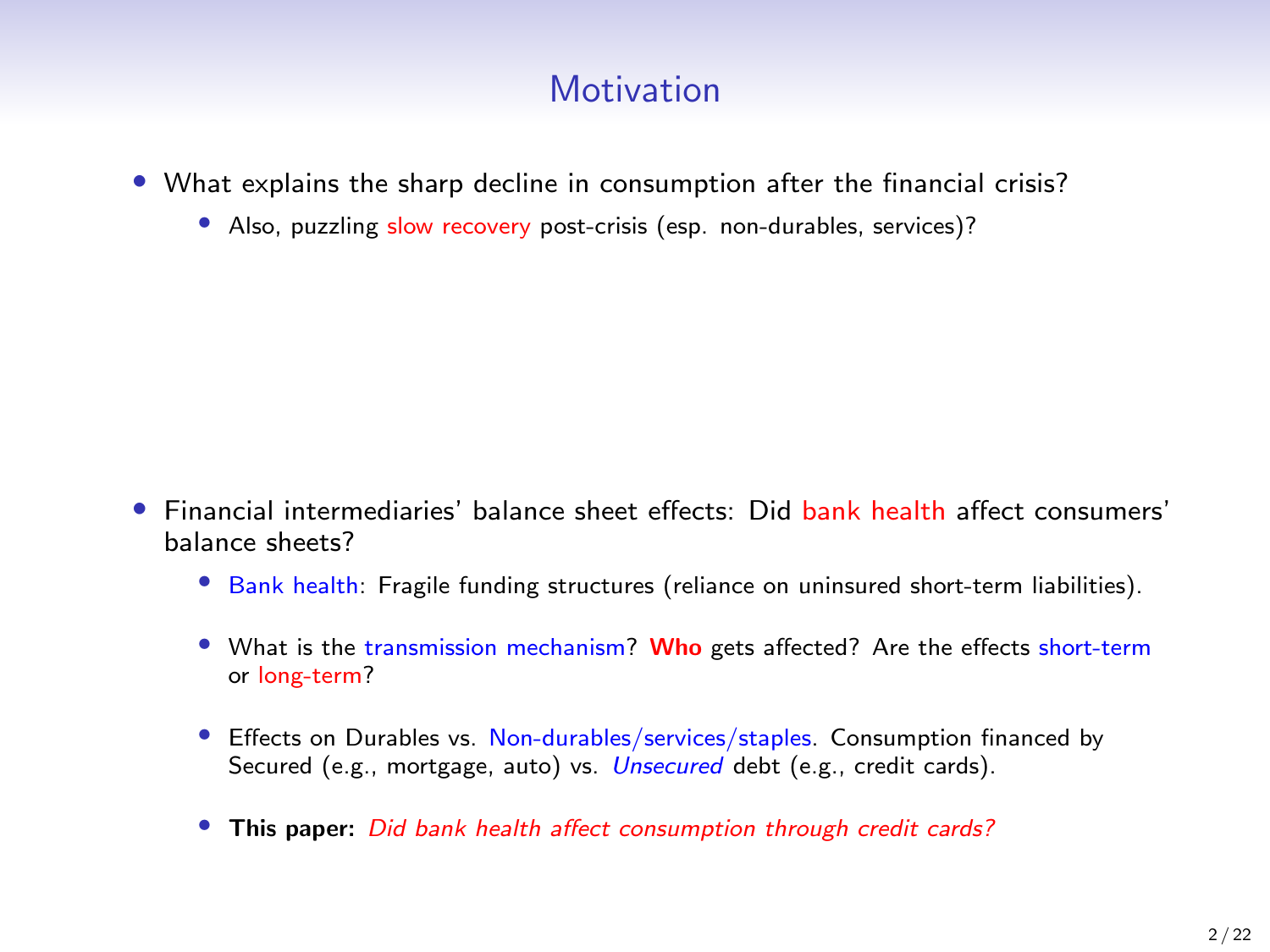### **Motivation**

- Credit card spending accounts for 25% of personal consumption expenditure (PCE) ( $\sim$  \$10 trillion in 2010, typically  $\sim$  70% of GDP).
- Most households consume services and non-durable goods such as food, apparel, gasoline, transportation, and healthcare through credit cards.
- Important source of marginal borrowing:
	- Can you cover an emergency \$400 expense?
	- Answer is NO for 40% of U.S. households.

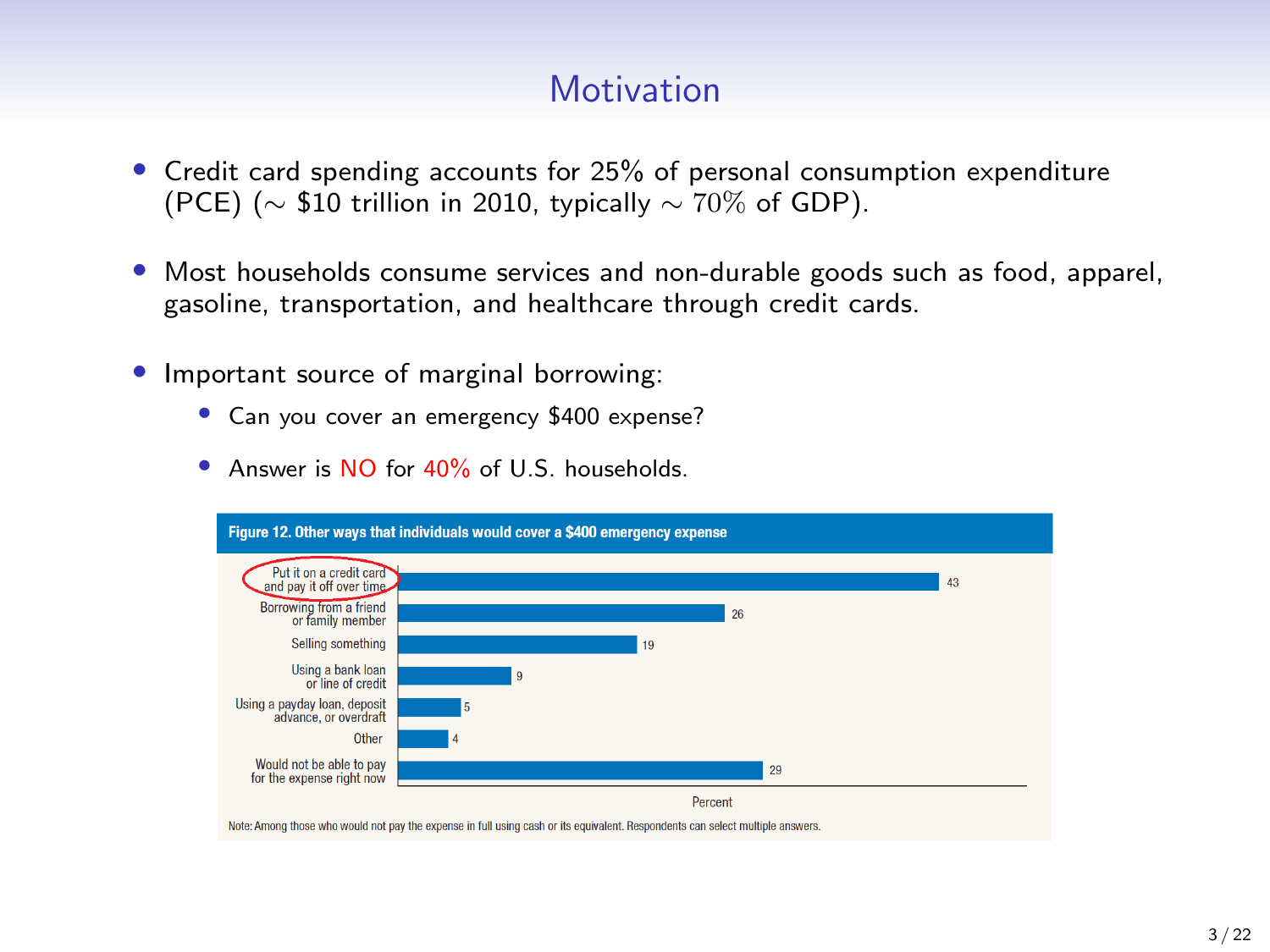

- Banks' balancesheets affect agg. consumption through the credit card channel.
- Negative bank funding shock  $\rightarrow$  Dry-up of wholesale funding market.
- CC Balance-Limit Elasticities due to shock: 0.32
- Banks transmit shocks unequally across consumers  $\rightarrow$  greater transmission to consumers who have lower ability to cope with the transmitted shocks.
- Effects of transmitted shocks are persistent for some consumers.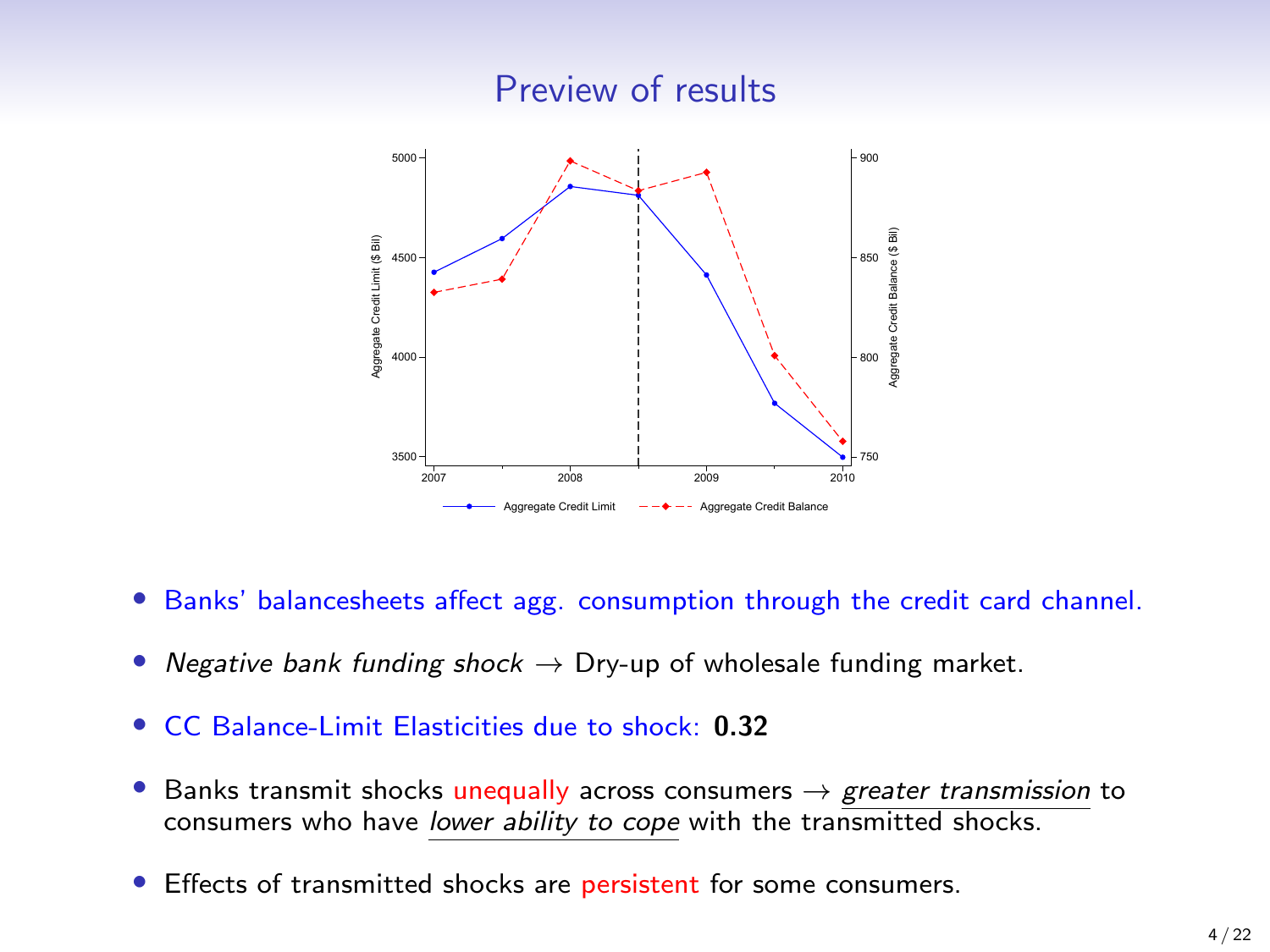## Identification challenges

- Main challenge: Isolate the changes in credit supply from the changes in credit demand.
- Implementation: Within-individual comparison (ala Khwaja & Mian, 2008)
	- Same individual exposed to high-shock and low-shock credit cards.
	- The within individual comparison controls for changes in individual-specific demand factors (e.g., income changes).
	- Leave-out mean credit limit to mitigate individual-bank specific demand.
- Unique data advantages:
	- Observe CC limits separately from CC balances.
	- Observe data on **ALL** credit cards for a given individual (advantage over previous papers).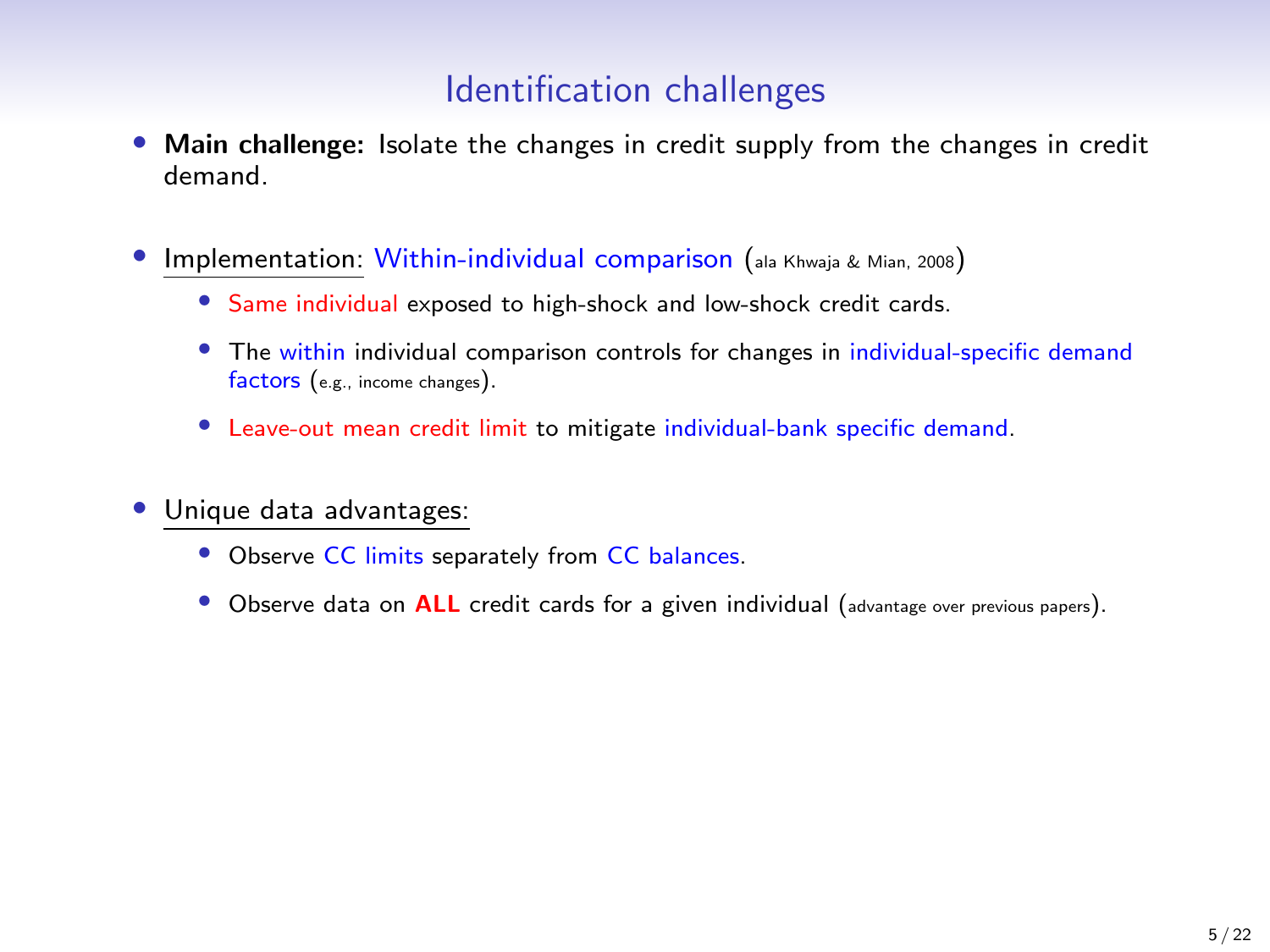#### Identification challenges

- Main challenge: Isolate the changes in credit supply from the changes in credit demand.
- Implementation: Within-individual comparison (ala Khwaja & Mian, 2008)
	- Same individual exposed to high-shock and low-shock credit cards.
	- The within individual comparison controls for changes in individual-specific demand factors (e.g., income changes).
	- Leave-out mean credit limit to mitigate individual-bank specific demand.
- Unique data advantages:
	- Observe CC limits separately from CC balances.
	- Observe data on **ALL** credit cards for a given individual (advantage over previous papers).
- Identify shock's effect on consumption:

$$
\bullet \ \frac{\partial CB}{\partial S} = \frac{\partial CL}{\partial S} \times \frac{\partial CB}{\partial CL}
$$

- Isolate ∆ (Credit Limits) due to the sudden bank liquidity shock.
- Next, examine  $\Delta$  (Balances) resulting from  $\Delta$  (Credit Limits) induced by the bank liquidity shock.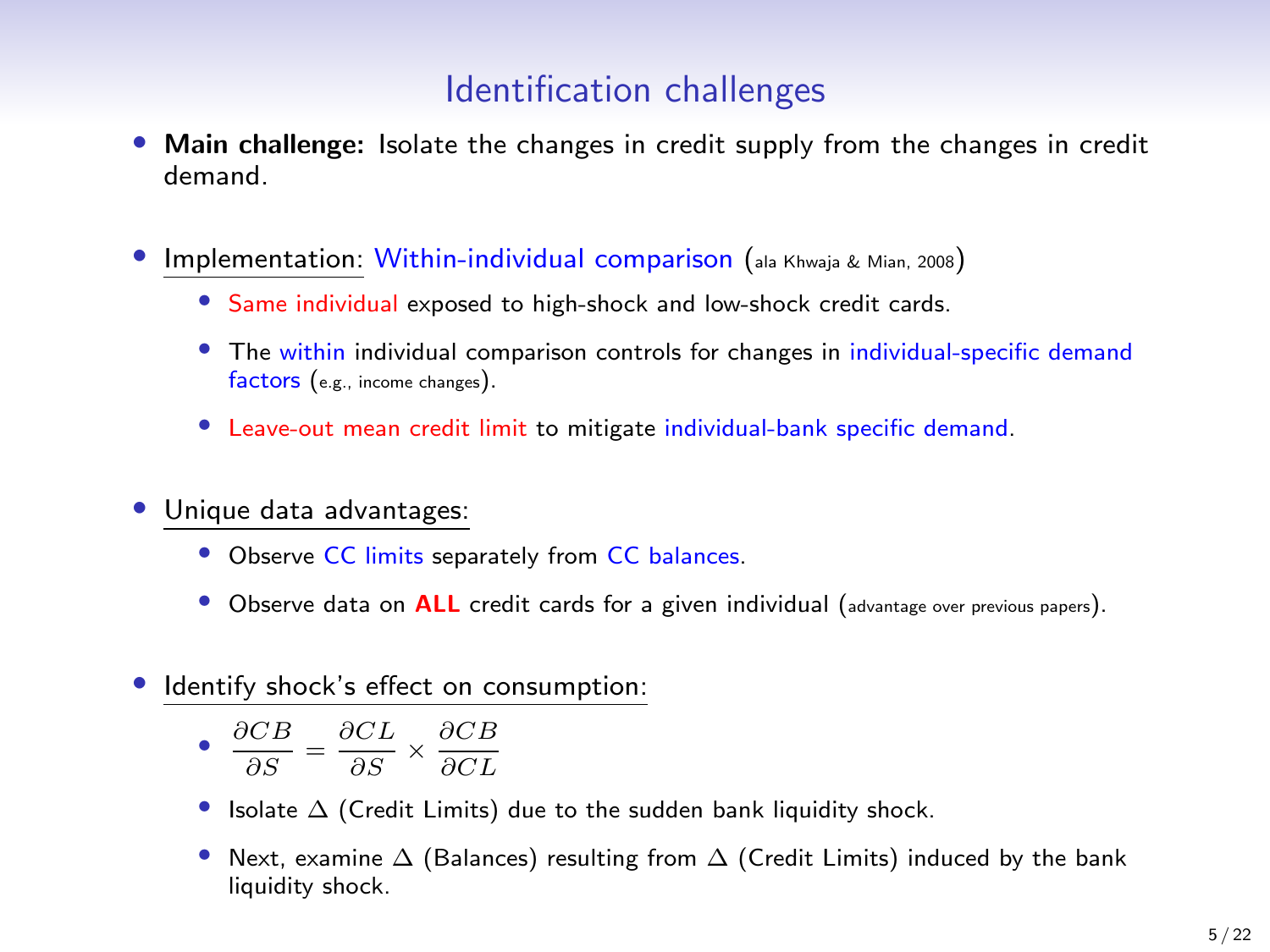#### Transmission of bank shocks through credit cards

- Hedged consumers?: Ex-ante, the bank lending channel through credit cards is not obvious.
- Consumers have multiple credit cards and unutilized credit.
	- 59.8% of the households held two or more credit cards in 2007 (source: 2007 SCF).
	- Average utilization ratio is about 27%.
- Substitutes: Households have access to other sources of financing (personal loans, home equity lines of credit)
- Thus, frictions that constrain consumers in the credit market are necessary for a real impact of bank shocks transmitted through the credit card channel.
	- We highlight which credit market frictions are binding.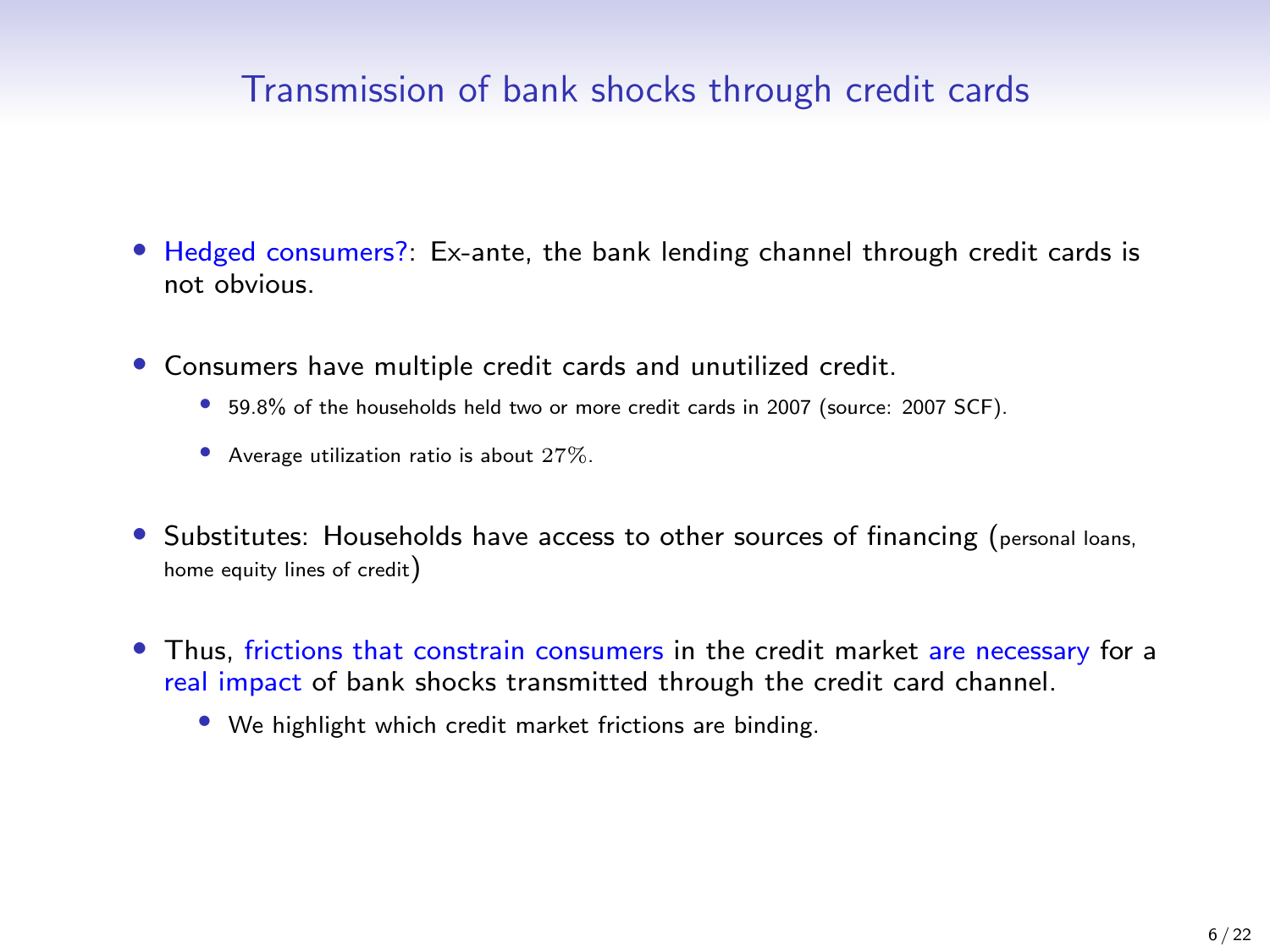#### Data

- Data from one of the three major credit bureaus in the United States observe credit limits and balances on all credit cards of an individual (∼ 500 million CCs.)
- Sample: 18 BHCs with non-zero wholesale funding dependence that are CC issuers; account for 65% of market; cover 7 of top 10 CC issuers which account for 50% of market share.
	- Dropped 4 foreign issuers, 1 specializing in retail store cards, 1 targeting a particular segment of U.S. population (veterans), 1 with insufficient data.
- Omit cards closed in the post-shock period  $\rightarrow$  so that we don't pick up changes in credit limits and balances due to personal bankruptcies or CC cancellations.
- Two main samples: Within-individual sample (158 million CCs, 54 million individuals), Aggregate sample (500 million CCs, 134 million individuals).
- Bank data from BHC Y-9C filings.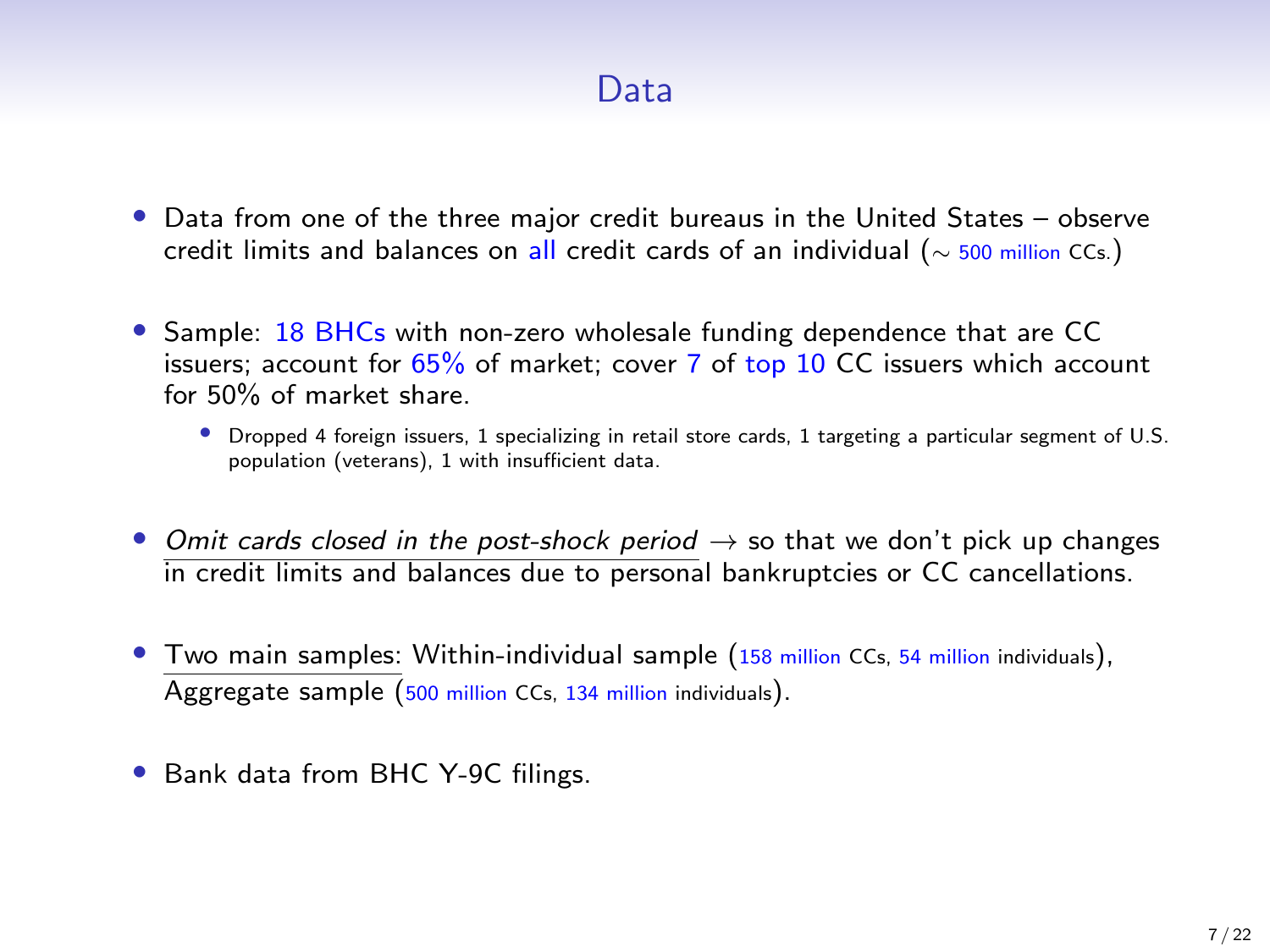#### Bank liquidity shock

- Bank exposure to liquidity shock: ratio of bank's short-term wholesale funding to deposits.
- Exposure measure: bank's runnable funding (short-term wholesale funding) as a proportion of its stable funding (deposits).
- Exposure measure: Relatively stable in the pre-crisis period, and declines sharply in the post-crisis period.

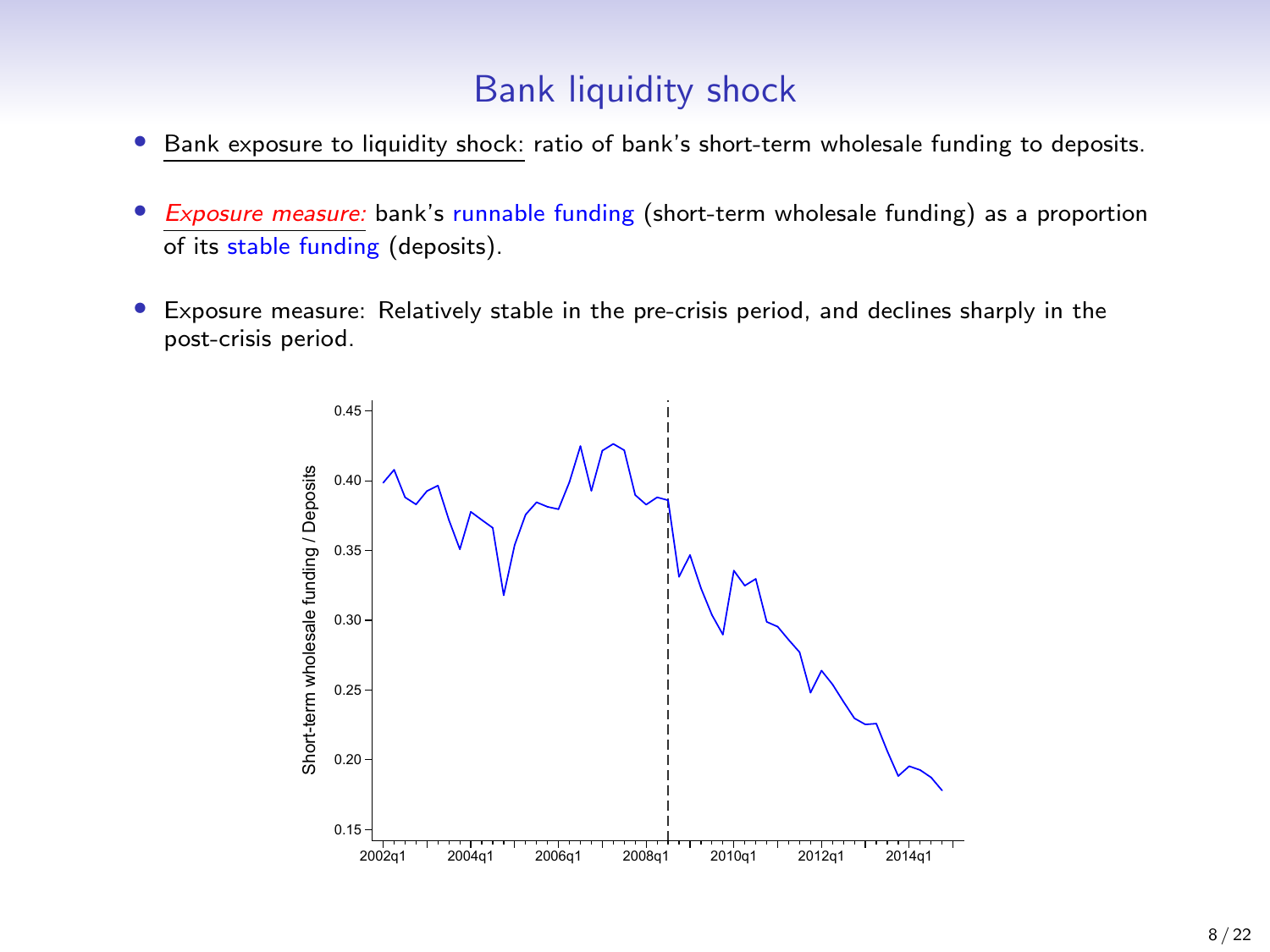# Bank liquidity shock

- Banks vary in the extent to which they depend on short-term wholesale funding  $\rightarrow$  liquidity shock should vary across banks.
- Short-term wholesale funding: non-deposit financing (e.g., repos, commercial paper, interbank borrowing) with maturity less than one year.
	- Mainly provided by institutional investors such as, money market funds (MMFs) and other banks.
	- Advantages: Alternative to deposits when they need to quickly cover any funding gap (supply of deposits is highly inelastic with respect to the interest rates offered (Amel & Hannan, 1999)
	- Disadvantages: Expensive and prone to runs when compared to deposit financing
	- Ex-ante, less risky/strong banks should have a comparative advantage in accessing the wholesale funding market (Choi & Choi, 2017)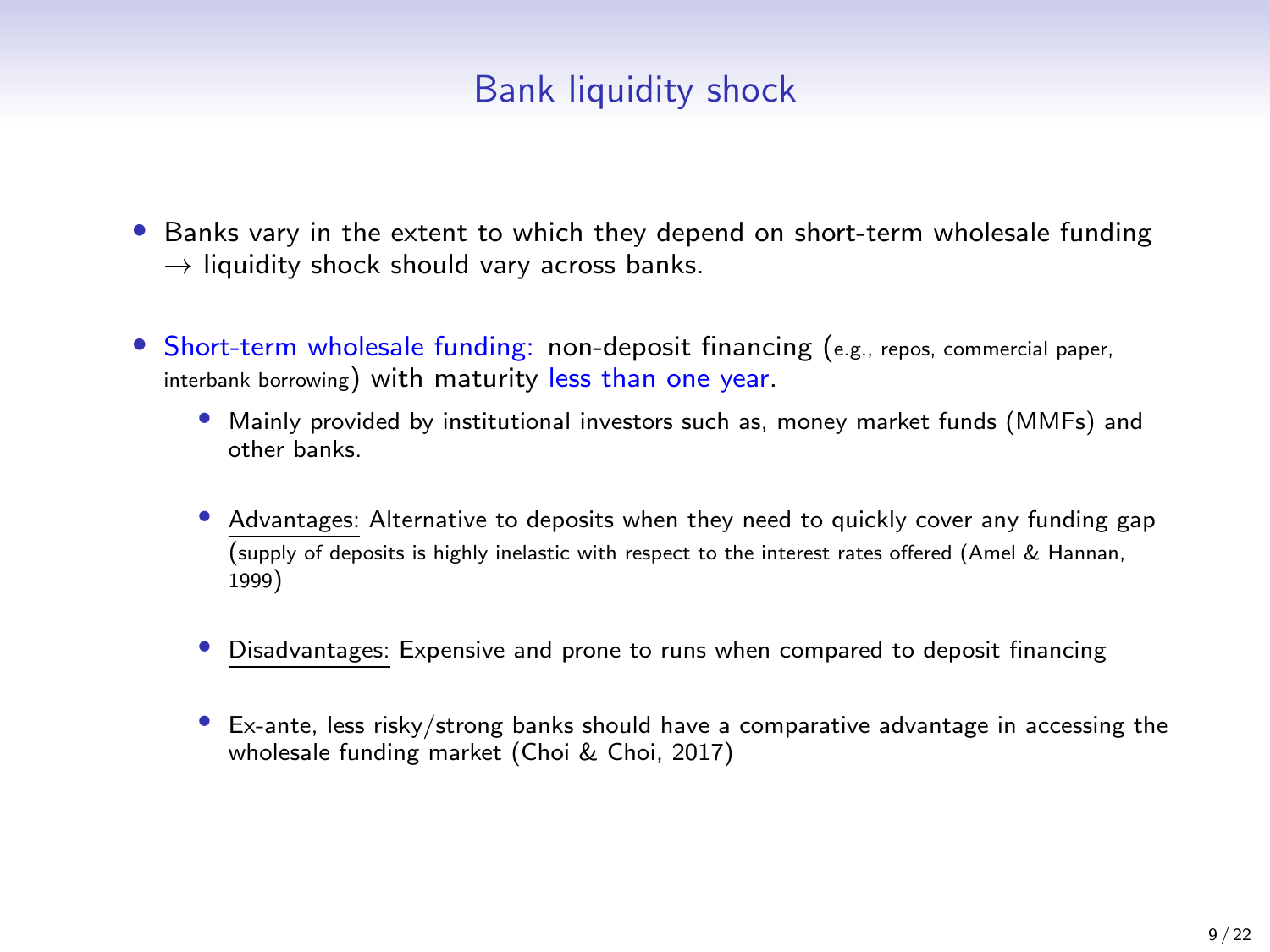# Validity of liquidity shock

| Depvar:               | $\Delta$ ST Wholesale | $\triangle$ Wholesale | $\Delta$ Tot Liabilities | $\Delta$ Tot Equity |
|-----------------------|-----------------------|-----------------------|--------------------------|---------------------|
|                       | $\left(1\right)$      | (2)                   | (3)                      | (4)                 |
| Exposure              | $-0.425***$           | $-0.324***$           | $-0.272***$              | $-0.151$            |
|                       | $(-4.03)$             | $(-2.95)$             | $(-3.34)$                | $(-1.75)$           |
| N                     | 18                    | 18                    | 18                       | 18                  |
| Adj. $R^2$            | 0.469                 | 0.334                 | 0.412                    | 0.181               |
| Controls              | Assets                | Assets                | Assets                   | Assets              |
| Orthog-Exposure $R^2$ | 0.531                 | 0.412                 | 0.481                    | 0.278               |

- Banks with high exposure experienced larger decline in short-term wholesale funding
- High exposure banks also experienced declines in total liabilities
- Equities/deposits unaffected
- The exposure measure explains  $\sim$  53% of the decline in short-term wholesale funding, and ∼ 48% of decline in total liabilities in banks.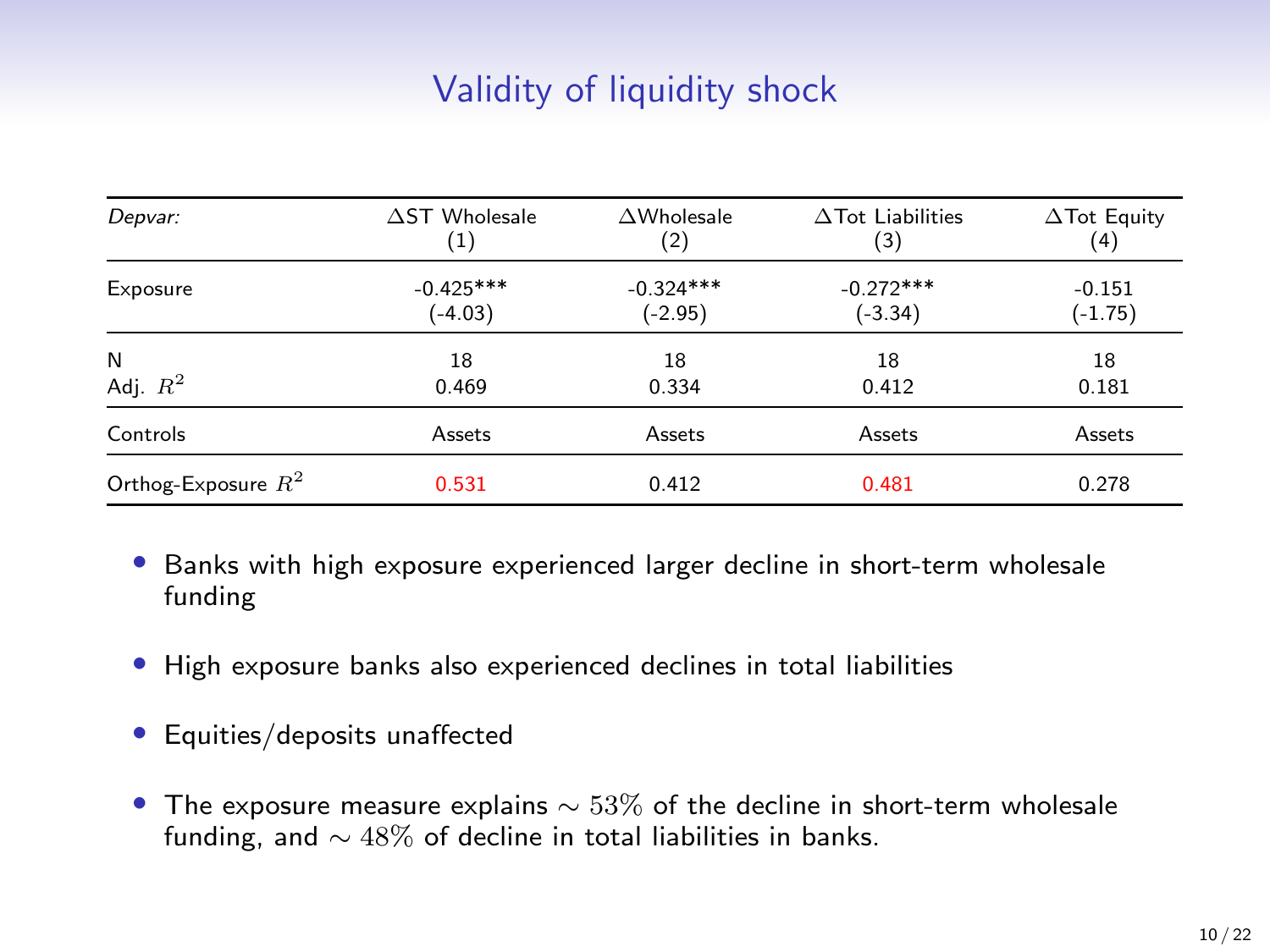#### Empirical setup: Collapsed cross-sectional analysis

- Collapse the time-series credit card account-level data to obtain a single credit card-level cross-section separately in the pre-shock and post-shock period by averaging across time.
- Estimate credit card-level regression:

 $\Delta CreditLimit_{i,c,b} = \alpha + \beta Expression_{i} + f(\mathbf{X}_{i,c,b}) + \eta_i + \varepsilon_{i,c,b}$ 

- Sample period:
	- Pre-shock Jan-2007, Jul-2007, and Jan-2008 semi-annual archives.
	- Post-shock Jan-2009, July-2009, and Jan-2010 archives.
- Analysis is similar to including Individual  $\times$  Archive FE which absorbs all time-varying individual-level factors.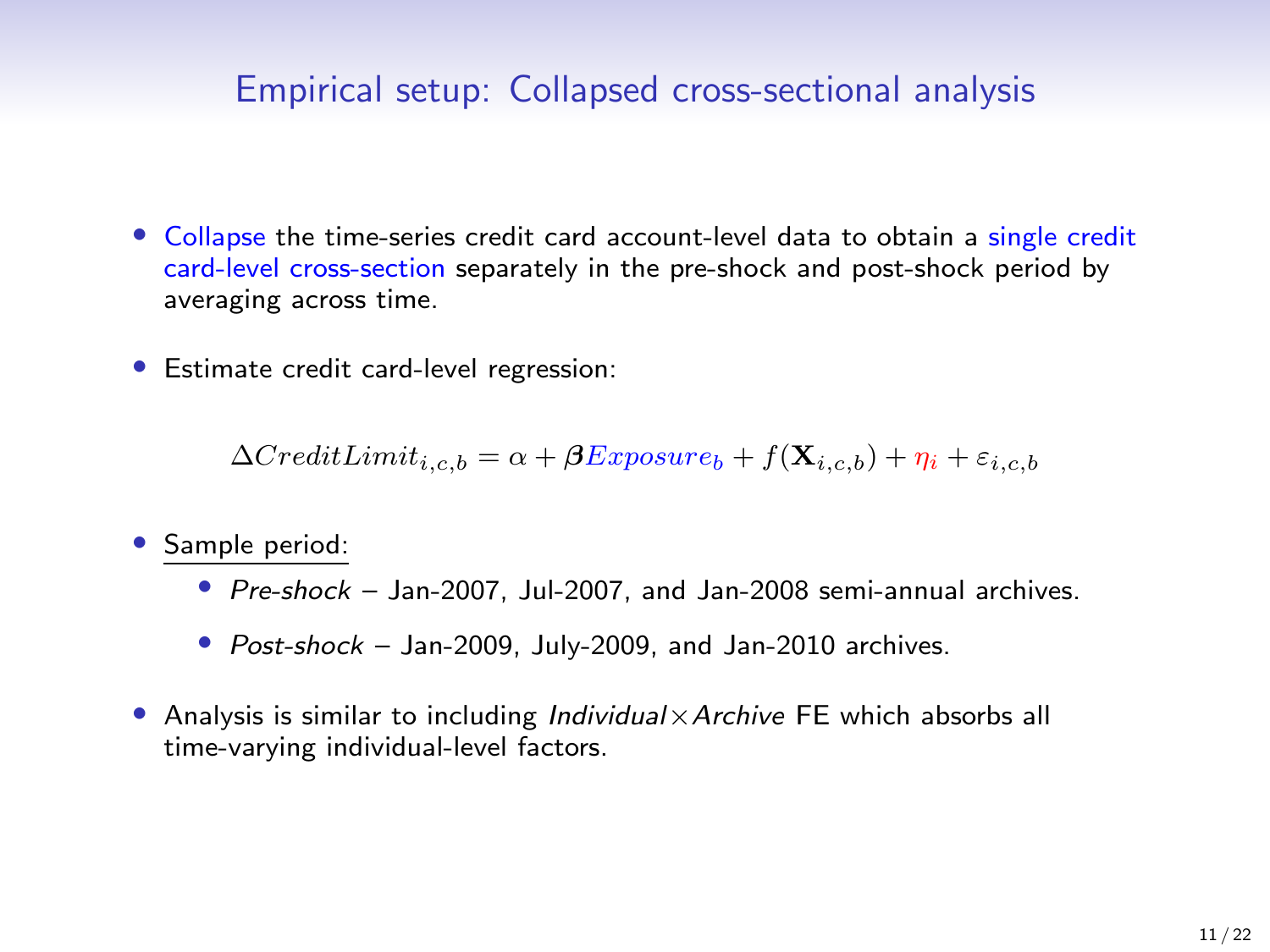#### Summary stats

- High-exposure banks significantly larger than low-exposure banks
- Insignificant differences in equity capital, liquid assets, business mix, performance between high- and low-exposure banks.
- Greater decline in credit card limits for high-exposure banks:
	- Mean  $\Delta$ CCLimit<sub>High</sub> $=$ exposure  $= -3.96\%$
	- Mean  $\Delta$ CCLimit<sub>Low−exposure</sub> =  $-0.30\%$
- Greater decline in credit card balances for high-exposure banks:
	- Mean  $\Delta$ CCBalance  $H_{iab}$  exposure  $= -49.07\%$
	- Mean  $\Delta$ CCBalance<sub>Low−exposure</sub> = -19.13%
- High-exposure banks lend to relatively higher quality borrowers
	- Better credit scores, higher monthly income, lower delinguency rates, lower subprime share.
	- Consumers of high-exposure banks have higher credit card balance, mortgage balance, differences in debt composition (auto, mortgage, credit card etc.), but similar DTI.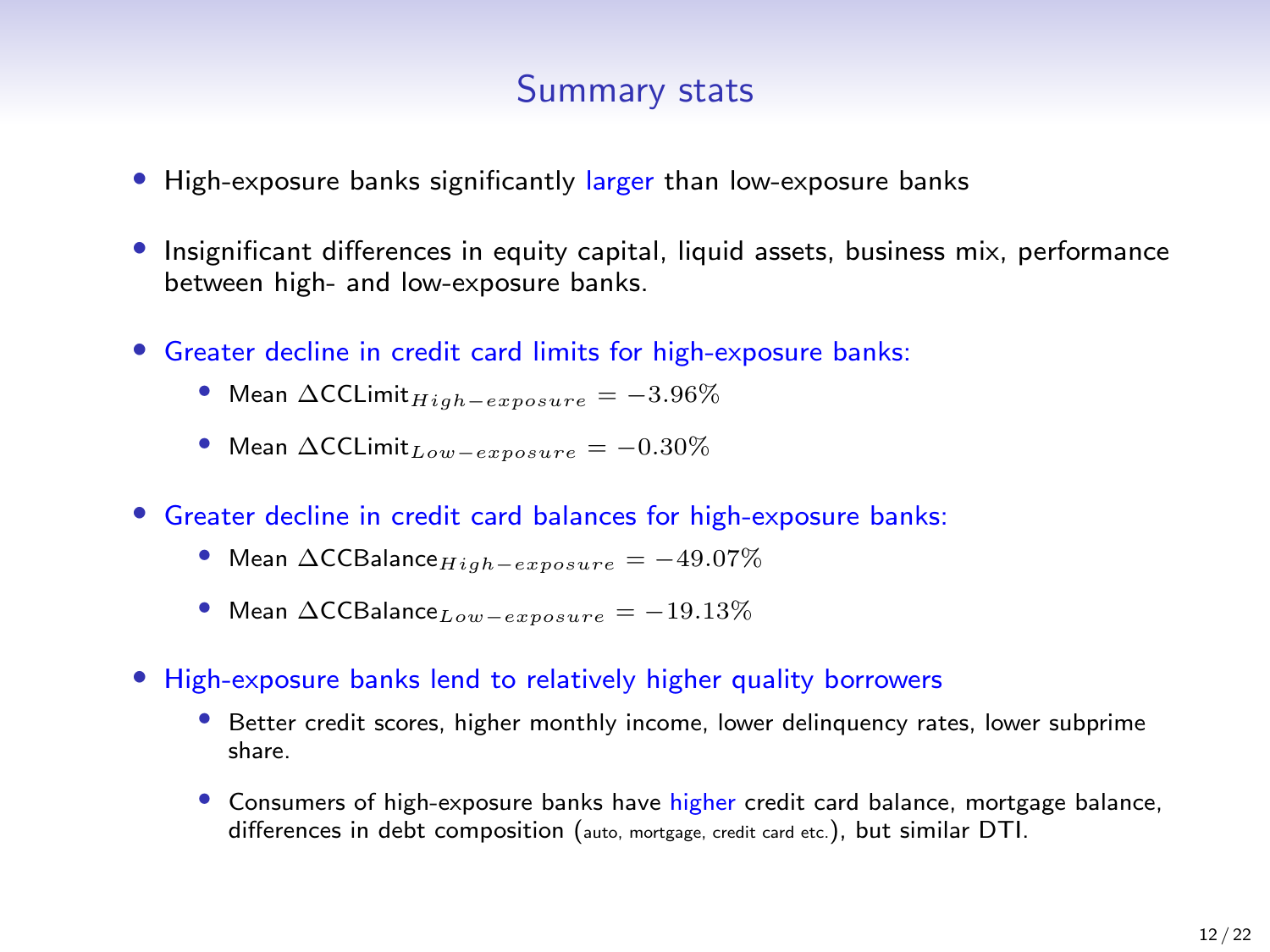# Bank exposure and  $\Delta$  CC limits: Credit card-level analysis

|                                                                     |                          | Individual FE             |                           |                          |  |  |  |
|---------------------------------------------------------------------|--------------------------|---------------------------|---------------------------|--------------------------|--|--|--|
| Depvar: $\Delta CC$ Limit                                           | (1)                      | (2)                       | (3)                       | (4)                      |  |  |  |
| Exposure                                                            | $-3.811***$<br>$(-9.85)$ | $-5.050***$<br>$(-13.32)$ | $-4.750***$<br>$(-12.89)$ | $-4.035***$<br>$(-8.66)$ |  |  |  |
| <b>Bank characteristics</b><br>Bank quality<br>Credit card controls |                          |                           |                           |                          |  |  |  |
| N<br>Adj. $R^2$                                                     | 158,432,533<br>0.072     | 158.432.533<br>0.084      | 158,432,533<br>0.090      | 158,432,533<br>0.036     |  |  |  |
| Clustering                                                          |                          | $Bank \times State$       |                           |                          |  |  |  |

- FE estimate implies 1 SD (16%) greater bank exposure leads to a reduction of \$434 in credit  $\lim$ it (Avg. pre-shock credit limit  $9131.60 \times 4.750\%$ ).
- FE and OLS estimates are similar  $\rightarrow$  demand factors that drive increases in credit limits seem uncorrelated with liquidity shock exposure in the cross-section.
- Robust after controlling for bank quality (size, size<sup>2</sup>, capital ratio, CC business, ROE, non-perf loans etc.) and credit card controls (CC utilization, CC age, bank-individual relationship).
- Robust to alternate measures of bank exposure (exposure defined w.r.t assets, exposure orthogonalized to bank size) and different levels of clustering (bank-level).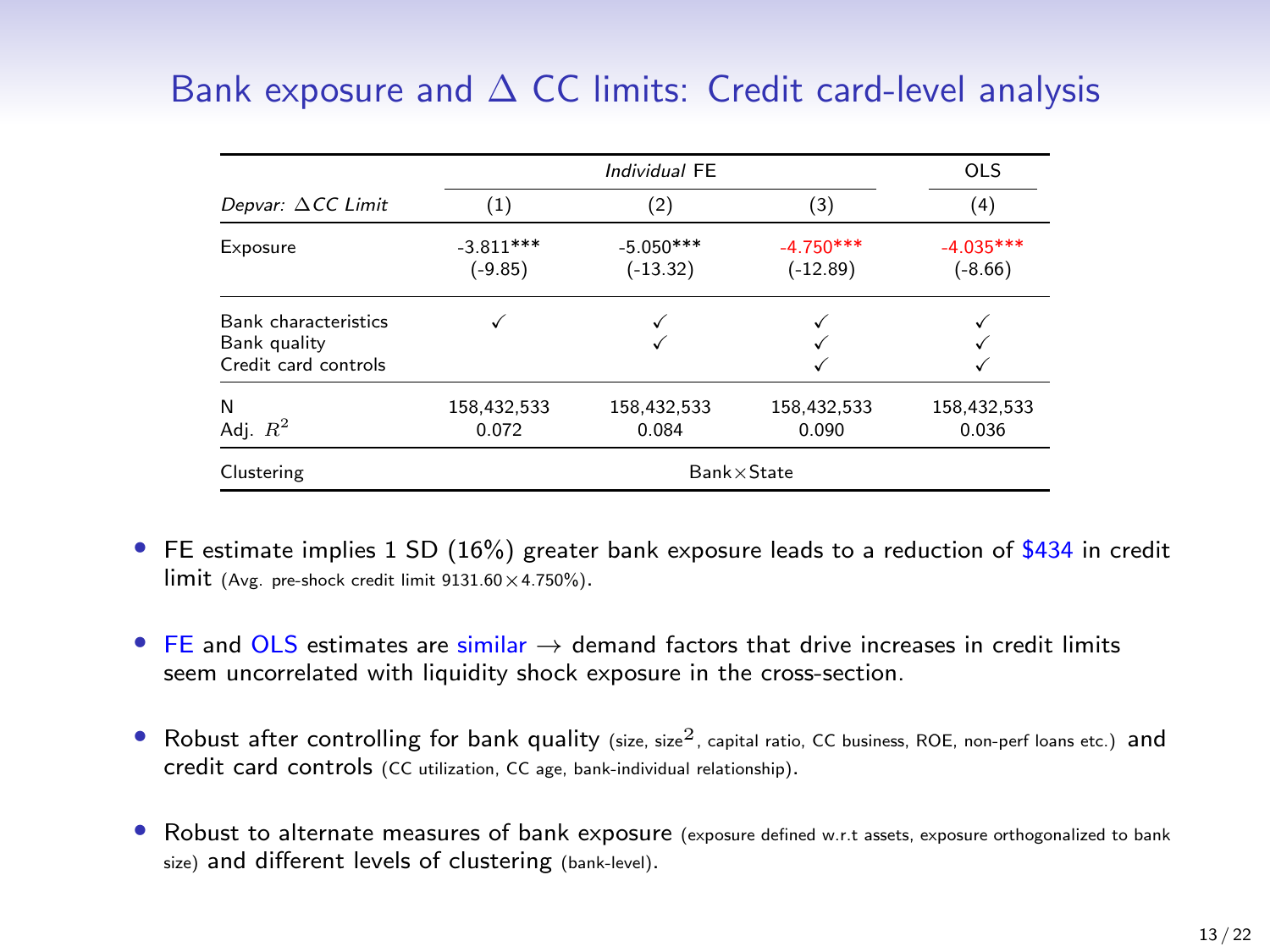#### Bank exposure and  $\Delta$  CC balances

- Why should changes in credit limits affect credit card balances?
	- Permanent income hypothesis: Corr(∆CCLimits, ∆CCBalances)=0 if ∆(Permanent  $income$ ) $=0$ .
	- Liquidity constraints: Corr(∆CCLimits, ∆CCBalances)>0 only if binding liquidity constraints (e.g.: high CC utilization individuals.)
	- Buffer stock models: Corr(∆CCLimits, ∆CCBalances)>0 if liquidity constraints expected to be binding in future affects currently unconstrained individuals too.
- Corr(∆CCLimits, ∆CCBalances)≠0 because of demand factors.
	- Consumers apply for credit limit increase.
	- Lenders can anticipate future demand changes.
	- Important to control for Individual FE!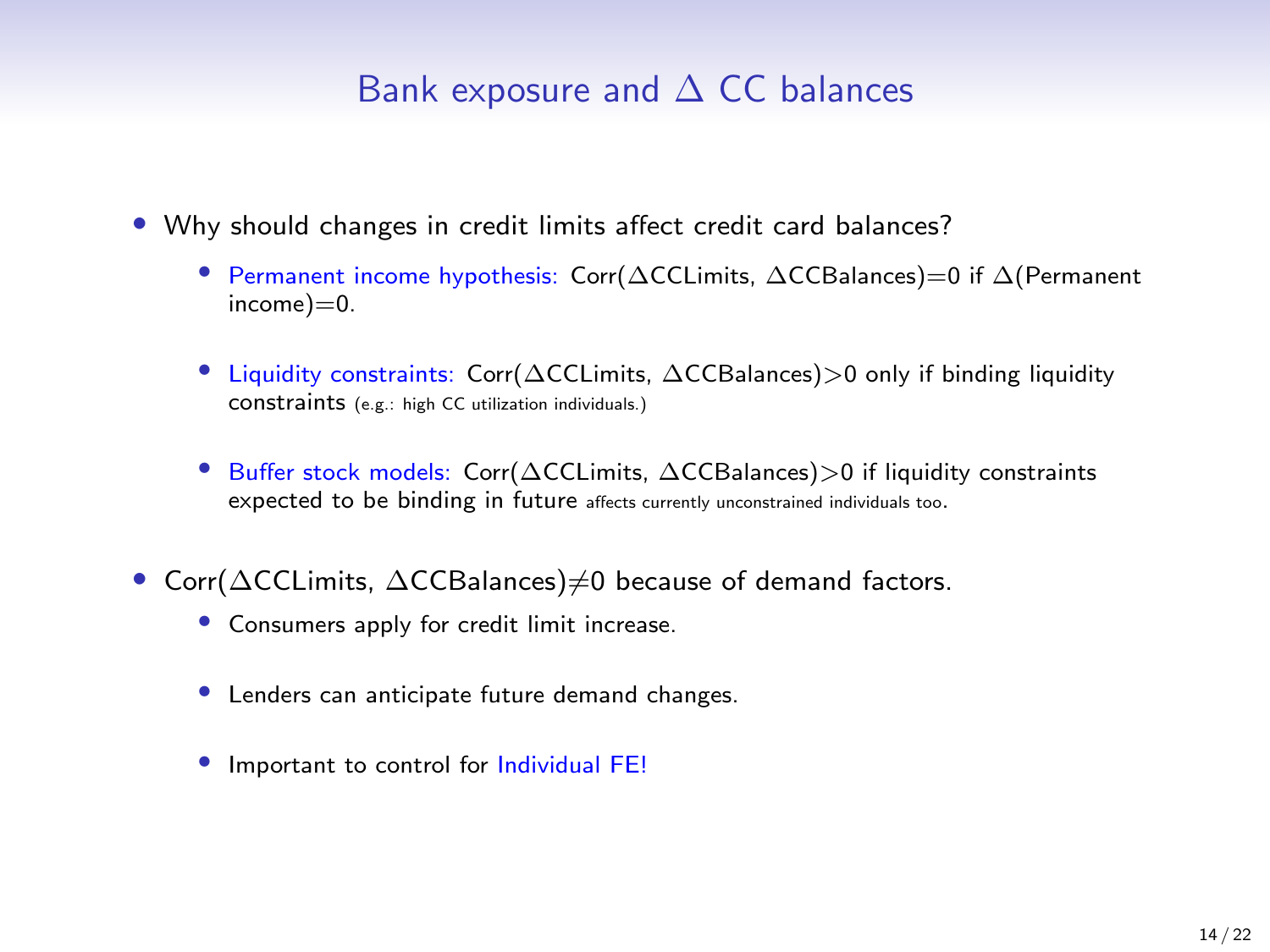# Bank exposure and  $\Delta$  CC balances: Card-level analysis

| Depvar: ACC Balance                                          | <b>OLS</b><br>(1)     | FE<br>(2)             | <b>OLS</b><br>(3)     | <b>FE</b><br>(4)         | 2SLS<br>(5)                 |
|--------------------------------------------------------------|-----------------------|-----------------------|-----------------------|--------------------------|-----------------------------|
| $\Delta$ CC limit                                            | $0.744***$<br>(46.40) | $0.854***$<br>(25.05) |                       |                          |                             |
| Exposure                                                     |                       |                       | $-3.080$<br>$(-1.02)$ | $-9.805***$<br>$(-4.57)$ |                             |
| $\Delta$ CC limit (instrumented)                             |                       |                       |                       |                          | $2.064***$<br>(4.52)        |
| Individual FE                                                |                       | ✓                     |                       | ✓                        |                             |
| Bank characteristics<br>Bank quality<br>Credit card controls |                       |                       |                       |                          |                             |
| N<br>Adj. $R^2$<br>F-stat (Excl. Instru)                     | 158,432,533<br>0.04   | 158,432,533<br>0.16   | 158,432,533<br>0.02   | 158,432,533<br>0.15      | 158,432,533<br>0.13<br>97.1 |

- OLS and FE estimates suggest that individual demand factors bias against finding results  $\rightarrow$  high exposure banks were lending to better borrowers.
- IV estimate captures LATE  $\rightarrow$  2.06% card-level consumption foregone due to 1% reduction in credit limits from short-term wholesale funding shock (Assumption: Shock affects balances only through limits.)
- Results robust to using a "leave-out" mean credit supply measure instead of credit limits  $\rightarrow$  mitigates bank-specific individual demand concerns.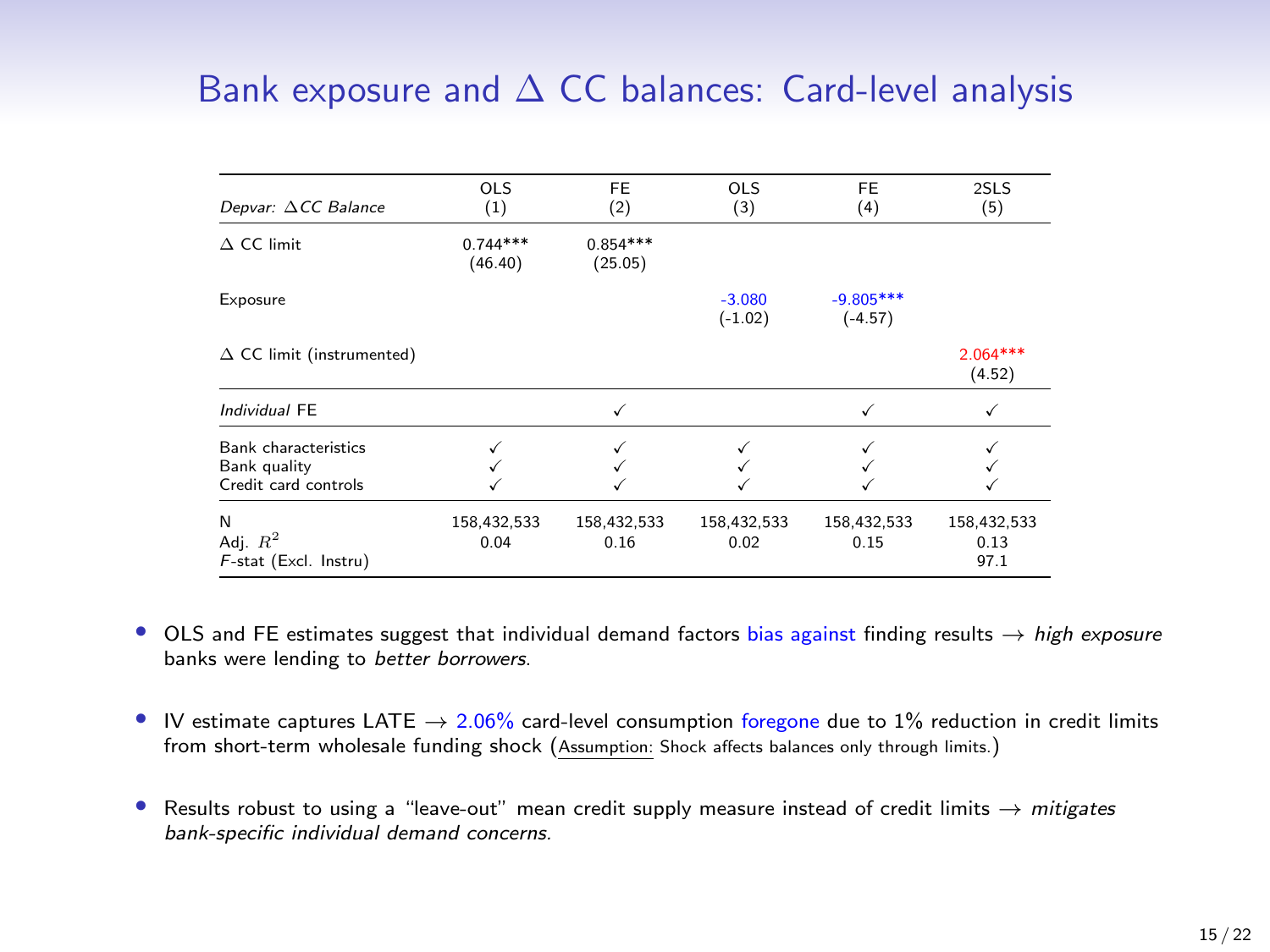# Bank exposure and total consumer-level  $\Delta$  CC balances

| Depvar:                                | $\Delta$ Agg. CC Limit   |                         | $\Delta$ Agg. CC Balance |                      |  |
|----------------------------------------|--------------------------|-------------------------|--------------------------|----------------------|--|
|                                        | (1)                      | (2)                     | (3)                      | (4)                  |  |
| Weighted exposure                      | $-3.827***$<br>$(-9.56)$ | $-1.216**$<br>$(-2.55)$ |                          |                      |  |
| $\Delta$ Agg. CC limit                 |                          |                         | $0.859***$<br>(43.56)    |                      |  |
| $\Delta$ Agg. CC limit (instrumented)  |                          |                         |                          | $0.318***$<br>(2.87) |  |
| Zip-code FE                            |                          |                         |                          |                      |  |
| Consumer quality                       |                          |                         |                          |                      |  |
| N                                      | 133,501,009              | 133,501,009             | 133,501,009              | 133,501,009          |  |
| Adj. $R^2$<br>$F$ -stat (excl. instru) | 0.027                    | 0.032                   | 0.141                    | 0.098<br>91.386      |  |

• For each individual, compute weighted exposure using All their credit cards.

- Note: Individual-level regression (Zip-code FE).
- 1 SD increase in bank exposure reduces aggregate credit card balances by 1.216% (effect is  $1/8$ <sup>th</sup> compared to card-level balance results  $\rightarrow$  consumers are able to partially hedge away the shock.)
- IV estimate captures LATE  $\rightarrow$  0.32% aggregate CC consumption foregone due to 1% reduction in credit limits from short-term wholesale funding shock.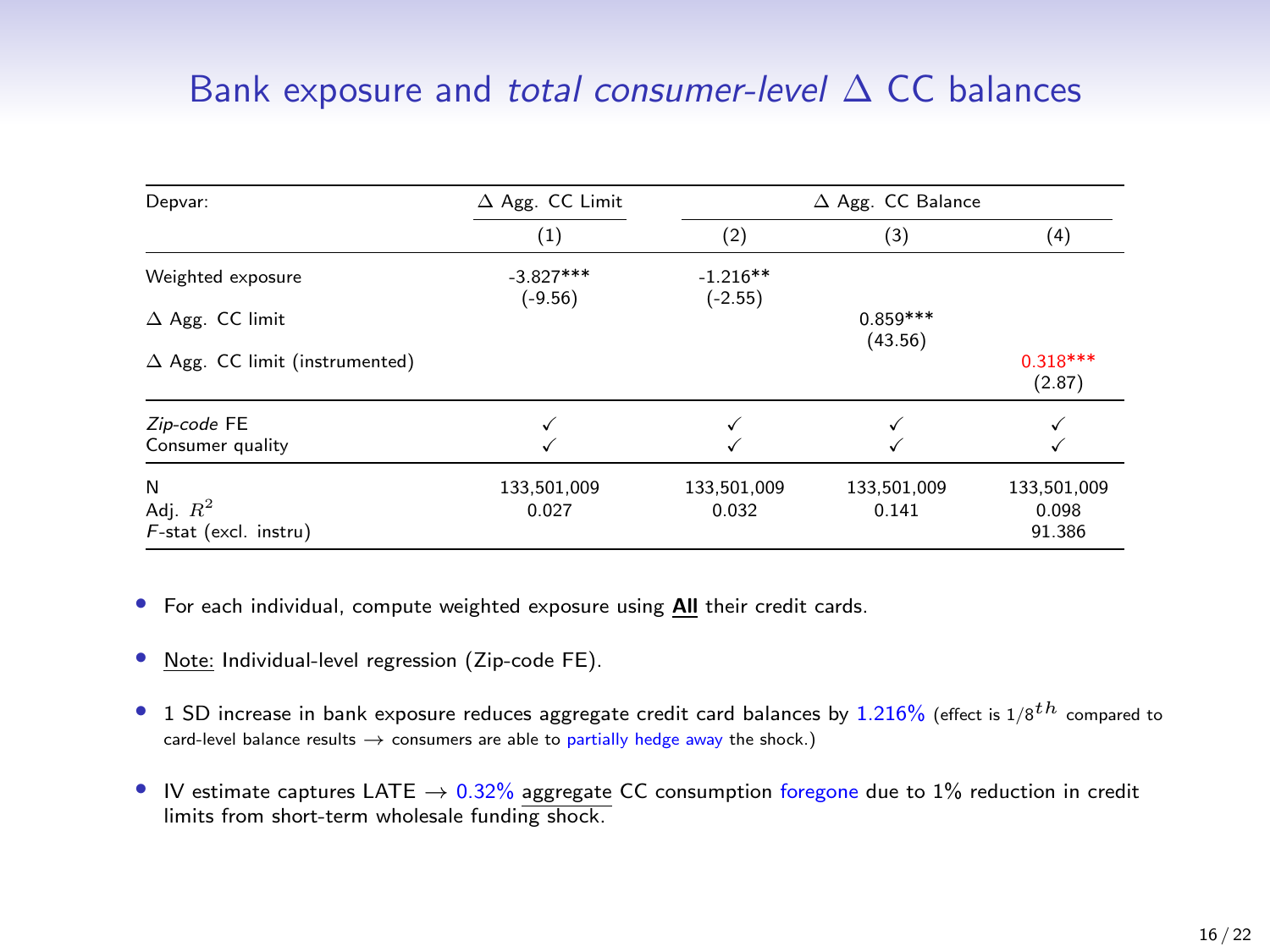# Dollar Regressions

| Depvar: \$ Changes:                   | $\triangle$ CC Limit<br>FE. | $\Delta$ CC Balance<br>2SLS | $\Delta$ Agg. CC Balance<br>2SLS |
|---------------------------------------|-----------------------------|-----------------------------|----------------------------------|
|                                       | $_{(1)}$                    | (2)                         | (3)                              |
| Exposure                              | $-475.35***$<br>$(-13.31)$  |                             |                                  |
| $\Delta$ CC limit (instrumented)      |                             | $0.235***$<br>(7.30)        |                                  |
| $\Delta$ Agg. CC limit (instrumented) |                             |                             | $0.071***$<br>(13.03)            |
| N<br>$F$ -stat (excl. instru)         | 158,432,533                 | 158,432,533<br>177.15       | 133,501,009<br>104.48            |

• 1 SD increase in bank exposure reduces credit card balance by \$475.35.

- Funding-shock induced credit limit cuts:
	- Credit card level: ↓ \$1 Credit Limit =⇒ Balance 23.5 cents ↓
	- Individual level: ↓ \$1 Credit Limit =⇒ Balance 7.1 cents ↓
- Other Studies:
	- Gross and Souleles (2002):  $\uparrow$  \$1 Credit Limit  $\Longrightarrow$  Balance 10 14 cents  $\uparrow$
	- Mian, Rao, and Sufi (2013): ↓ \$1 House Price =⇒ Spending 5 7 cents ↓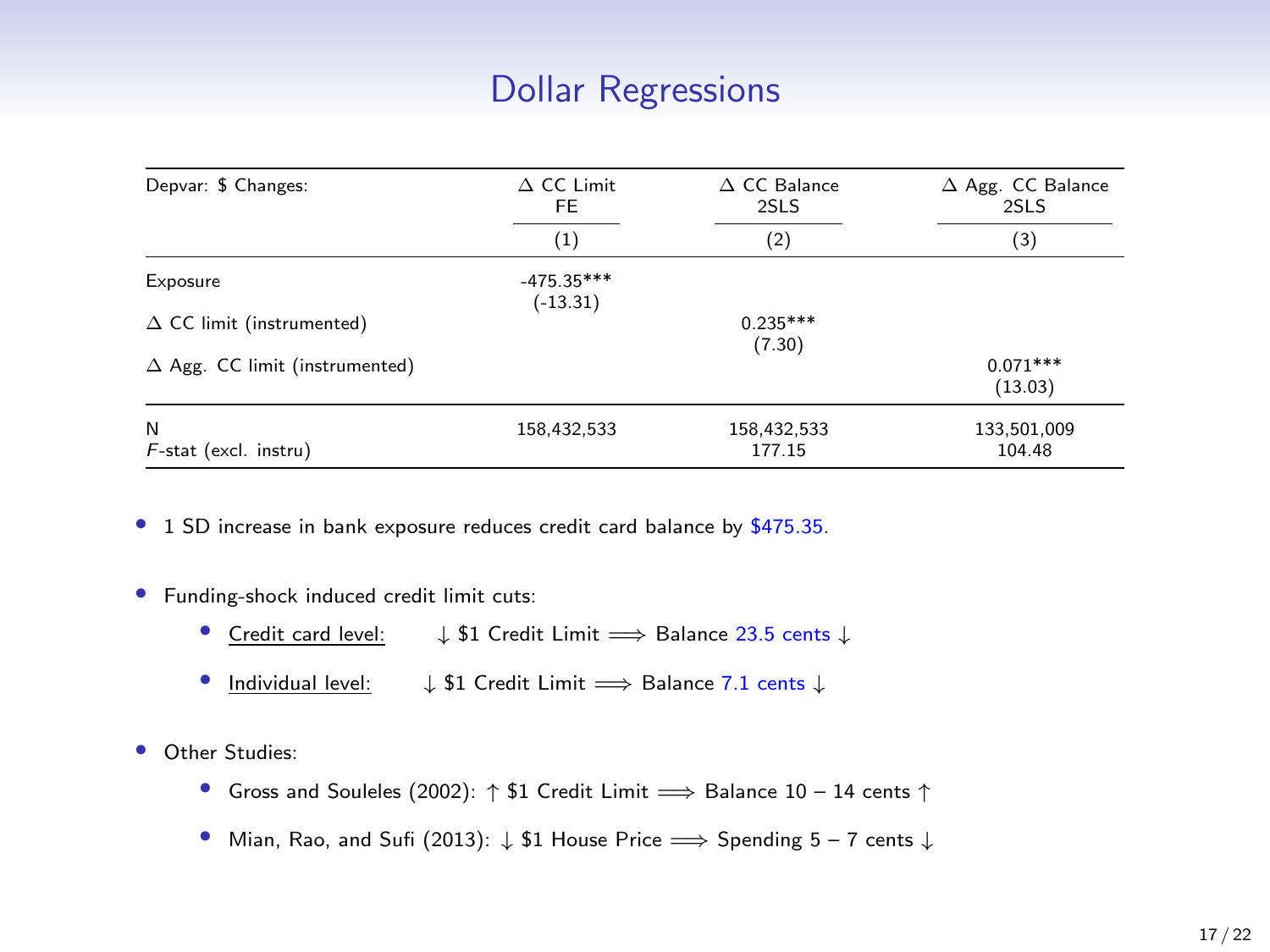#### Heterogeneity: Credit card level analysis

| Panel A: CC-level Util<br>Panel B: Ind-level Util |                            |                                         | Panel C: Credit Score     |                              |                           |
|---------------------------------------------------|----------------------------|-----------------------------------------|---------------------------|------------------------------|---------------------------|
| Depvar: $\Delta CC$ Limit                         | (1)                        | Depvar: $\Delta CC$ Limit               | (2)                       | Depvar: $\Delta CC$ Limit    | (3)                       |
| Exposure                                          | $-4.052***$<br>$(-10.61)$  | Exposure                                | $-4.232***$<br>$(-10.87)$ | Exposure                     | $-4.038***$<br>$(-10.26)$ |
| Exposure $\times$ CC util (50-90%)                | $-4.298$ ***<br>$(-10.61)$ | Exposure $\times$ Agg. util (50-90%)    | $-4.994***$<br>$(-11.68)$ | $Exposure \times Near-prime$ | $-4.145***$<br>$(-9.92)$  |
| Exposure $\times$ CC util ( $>90\%$ )             | $-6.587***$<br>$(-15.16)$  | Exposure $\times$ Agg. util ( $>90\%$ ) | $-8.185***$<br>$(-15.37)$ | Exposure × Subprime          | $-7.887***$<br>$(-14.88)$ |
| N<br>Adj. $R^2$                                   | 158.432.533<br>0.089       |                                         | 151.449.029<br>0.089      |                              | 158,423,518<br>0.089      |

- Banks transmit shocks differentially across consumers!  $\rightarrow$  Banks cut credit limits more for higher utilization and lower credit score consumers.
- Evidence consistent with greater costs of lending to consumers with greater information frictions (e.g., moral hazard for high utilization ratio consumers).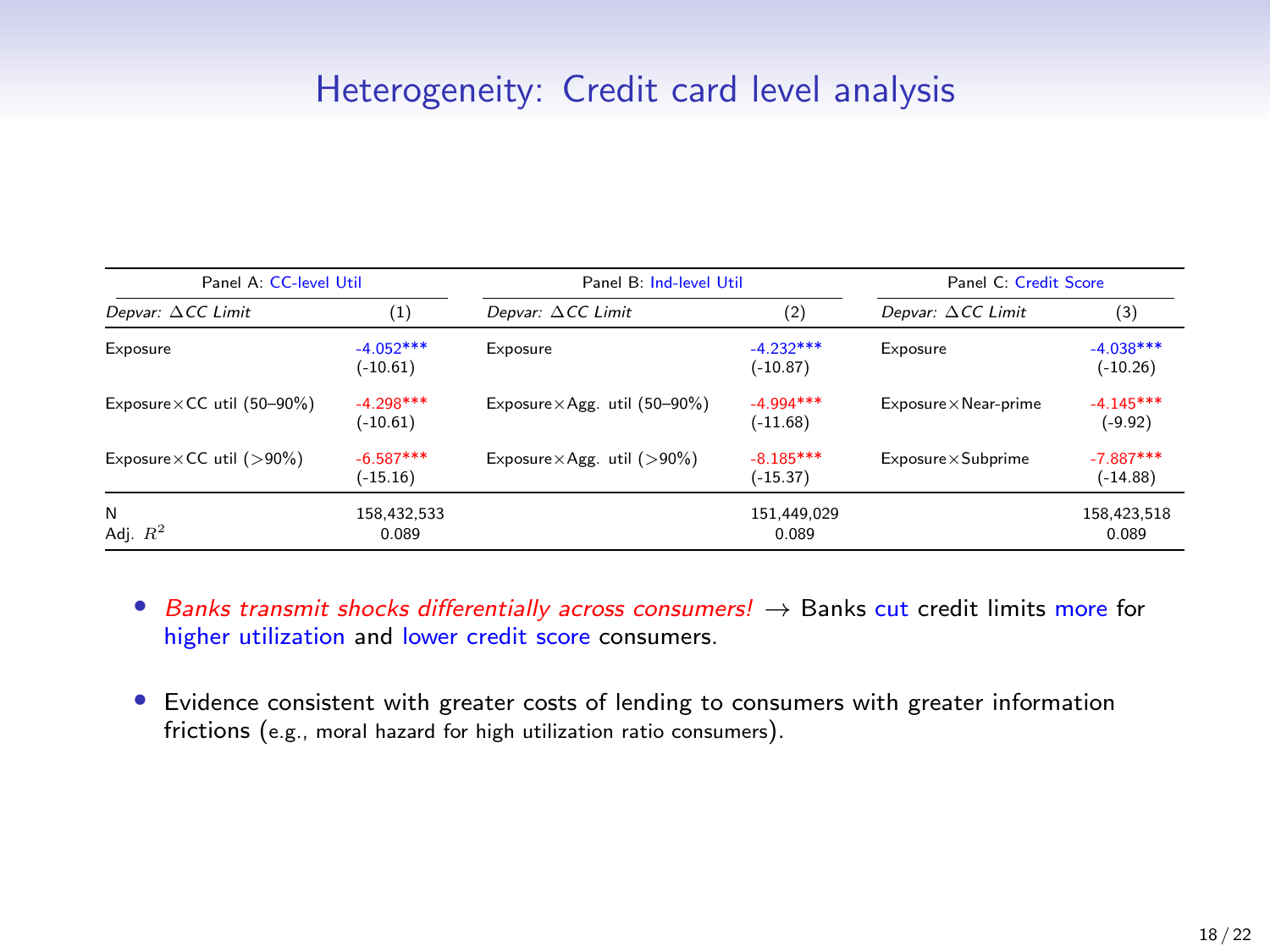# Heterogeneity: Individual level analysis

| enange in ercant eard Bananeco ricroso rin eards | <b>Utilization</b> |            |            |            | <b>Credit score</b> |        |
|--------------------------------------------------|--------------------|------------|------------|------------|---------------------|--------|
|                                                  | $0 - 50%$          | 50-90%     | $90% +$    | Sub-prime  | Near-prime          | Prime  |
|                                                  | (1)                | (2)        | (3)        | (4)        | (5)                 | (6)    |
| $\Delta$ Agg. CC Limit (instru)                  | 0.232              | $1.078***$ | $1.325***$ | $1.475***$ | $0.639***$          | 0.120  |
|                                                  | (1.14)             | (21.11)    | (44.16)    | (36.59)    | (12.50)             | (0.66) |

#### Change in Credit Card Balances Across All Cards

|  | Change in Total Debt Balances Across All Debt-related Accounts |
|--|----------------------------------------------------------------|
|--|----------------------------------------------------------------|

|                                 | <b>Utilization</b> |           |            |            | Credit score |             |
|---------------------------------|--------------------|-----------|------------|------------|--------------|-------------|
|                                 | $0 - 50%$          | 50-90%    | $90% +$    | Sub-prime  | Near-prime   | Prime       |
|                                 | (1)                | (2)       | (3)        | (4)        | (5)          | (6)         |
| $\Delta$ Agg. CC limit (instru) | $-0.890***$        | $-0.001$  | $0.199***$ | $0.596***$ | $0.123**$    | $-0.723***$ |
|                                 | $(-4.91)$          | $(-0.03)$ | (6.48)     | (10.23)    | (2.13)       | $(-5.43)$   |

- Aggregate consumption elasticity is decreasing in an individual's ability to hedge.
- Individuals with lower credit score, higher utilization reduce consumption on their credit cards at the aggregate level.
- Elasticities for total debt balances are smaller compared to total credit card balances. → Individuals able to substitute to other credit sources.
- Overall, suggests credit constrained individuals were not able to hedge away the funding shock to their bank at the aggregate level.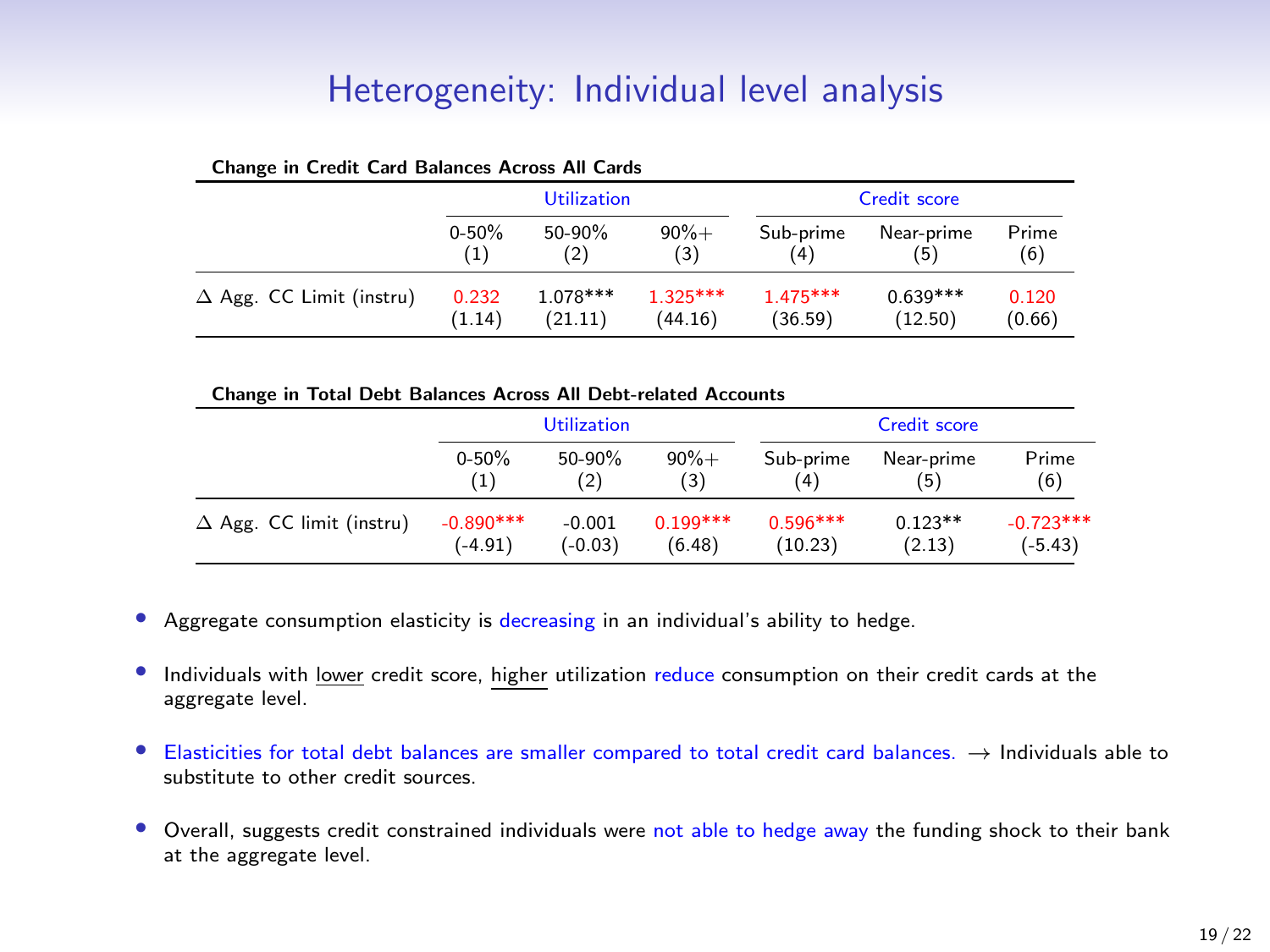#### Long-run effects of the funding shock

• Total inflation-adjusted real credit extended by banks on credit cards recovered to pre-crisis levels over time.

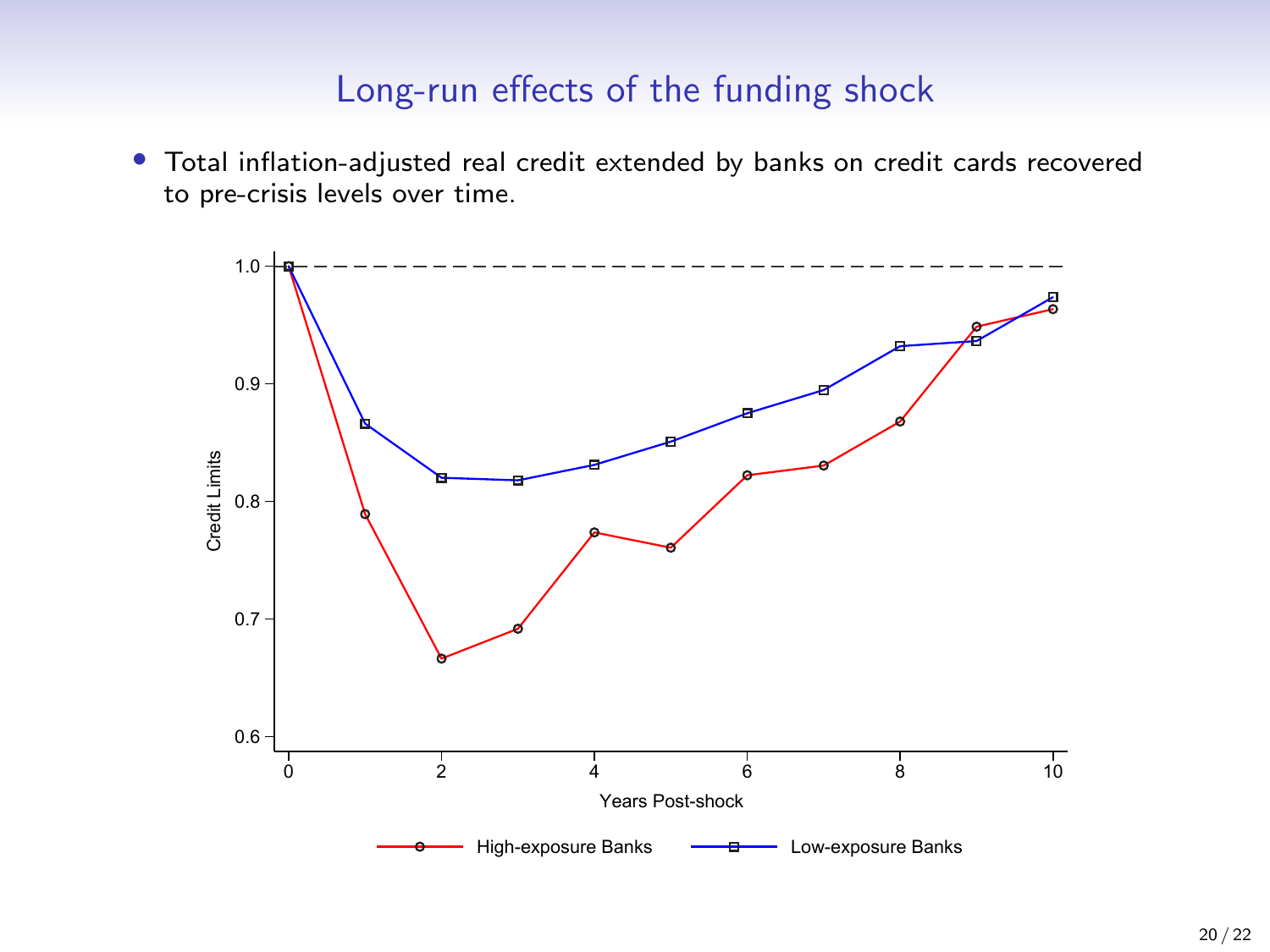#### Long-run effects of the funding shock

• Persistent effects of funding shock for the near-prime and subprime consumers in the long-run.